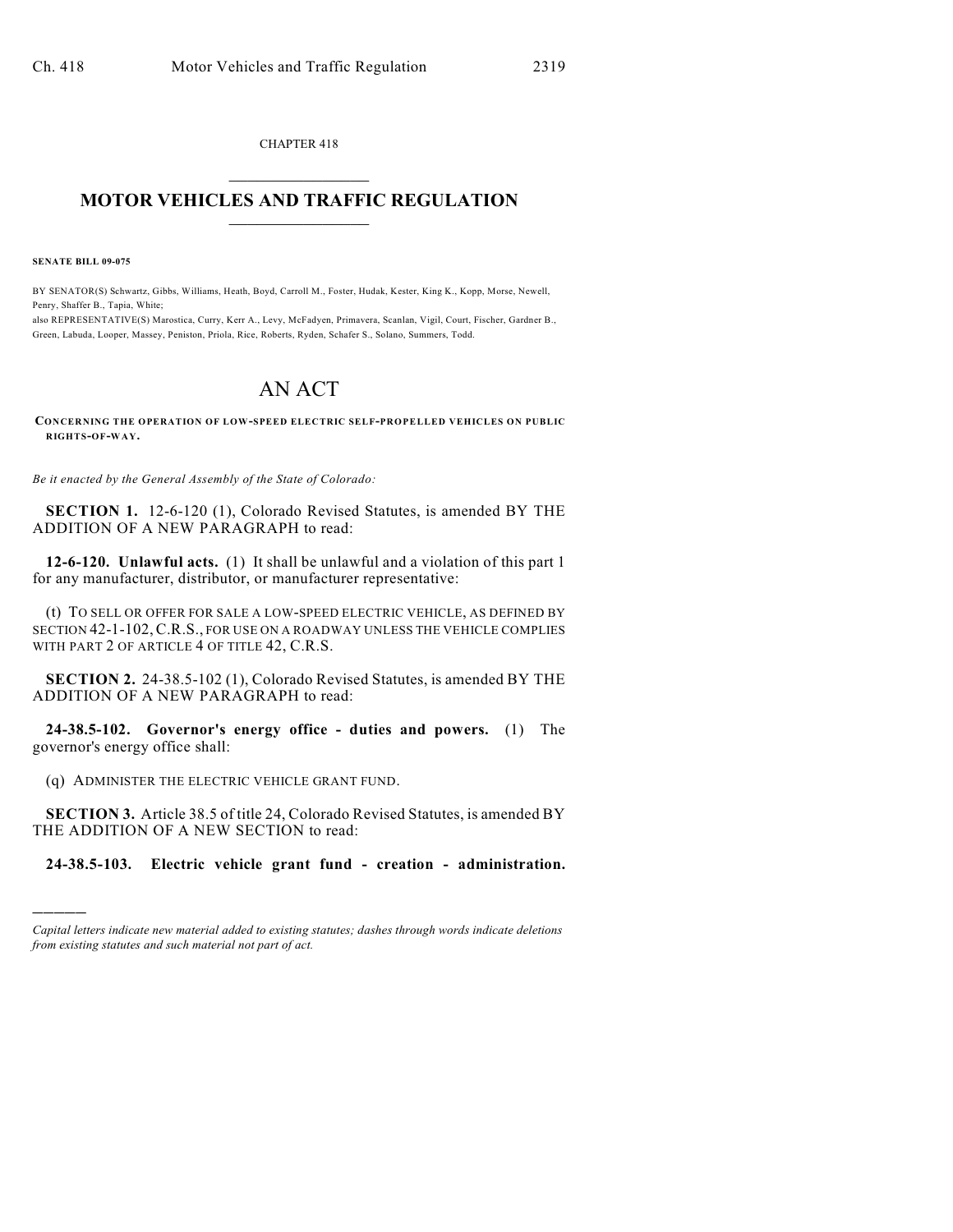(1) THERE IS HEREBY CREATED IN THE STATE TREASURY THE ELECTRIC VEHICLE GRANT FUND, REFERRED TO IN THIS SECTION AS THE "FUND". THE FUND SHALL BE USED TO PROVIDE GRANTS TO LOCAL GOVERNMENTS TO INSTALL RECHARGING STATIONS FOR ELECTRIC VEHICLES. THE GRANTS SHALL BE PRIORITIZED BASED UPON THE LOCAL GOVERNMENT'S COMMITMENT TO ENERGY EFFICIENCY.

(2) THE GOVERNOR'S ENERGY OFFICE IS AUTHORIZED TO SEEK AND ACCEPT GIFTS, GRANTS, OR DONATIONS FROM PRIVATE OR PUBLIC SOURCES FOR THE PURPOSES OF THIS SECTION. ALL PRIVATE AND PUBLIC FUNDS RECEIVED THROUGH GIFTS, GRANTS, OR DONATIONS SHALL BE TRANSMITTED TO THE STATE TREASURER, WHO SHALL CREDIT THE SAME TO THE FUND. THE MONEYS IN THE FUND SHALL BE SUBJECT TO ANNUAL APPROPRIATION BY THE GENERAL ASSEMBLY. ANY MONEYS IN THE FUND NOT EXPENDED FOR THE PURPOSES OFTHIS SECTION MAY BE INVESTED BY THE STATE TREASURER AS PROVIDED BY LAW. ALL INTEREST AND INCOME DERIVED FROM THE INVESTMENT AND DEPOSIT OF MONEYS IN THE FUND SHALL BE CREDITED TO THE FUND. ANY UNEXPENDED AND UNENCUMBERED MONEYS REMAINING IN THE FUND AT THE END OF A FISCAL YEAR SHALL REMAIN IN THE FUND AND SHALL NOT BE CREDITED OR TRANSFERRED TO THE GENERAL FUND OR ANOTHER FUND.

**SECTION 4.** 42-1-102 (55), (58), and (60.5), Colorado Revised Statutes, are amended, and the said 42-1-102 is further amended BY THE ADDITION OF THE FOLLOWING NEW SUBSECTIONS, to read:

**42-1-102. Definitions.** As used in articles 1 to 4 of this title, unless the context otherwise requires:

(39.5) "GOLF CAR" MEANS A SELF-PROPELLED VEHICLE NOT DESIGNED PRIMARILY FOR OPERATION ON ROADWAYS AND THAT HAS:

(a) A DESIGN SPEED OF LESS THAN TWENTY MILES PER HOUR;

(b) AT LEAST THREE WHEELS IN CONTACT WITH THE GROUND;

(c) AN EMPTY WEIGHT OF NOT MORE THAN ONE THOUSAND THREE HUNDRED POUNDS; AND

(d) A CARRYING CAPACITY OF NOT MORE THAN FOUR PERSONS.

(48.6) "LOW-SPEED ELECTRIC VEHICLE" MEANS A VEHICLE THAT:

(a) IS SELF-PROPELLED UTILIZING ELECTRICITY AS ITS PRIMARY PROPULSION METHOD;

(b) HAS AT LEAST THREE WHEELS IN CONTACT WITH THE GROUND;

(c) DOES NOT USE HANDLEBARS TO STEER; AND

(d) EXHIBITS THE MANUFACTURER'S COMPLIANCE WITH 49CFR 565 OR DISPLAYS A SEVENTEEN-CHARACTER VEHICLE IDENTIFICATION NUMBER AS PROVIDED IN 49 CFR 565.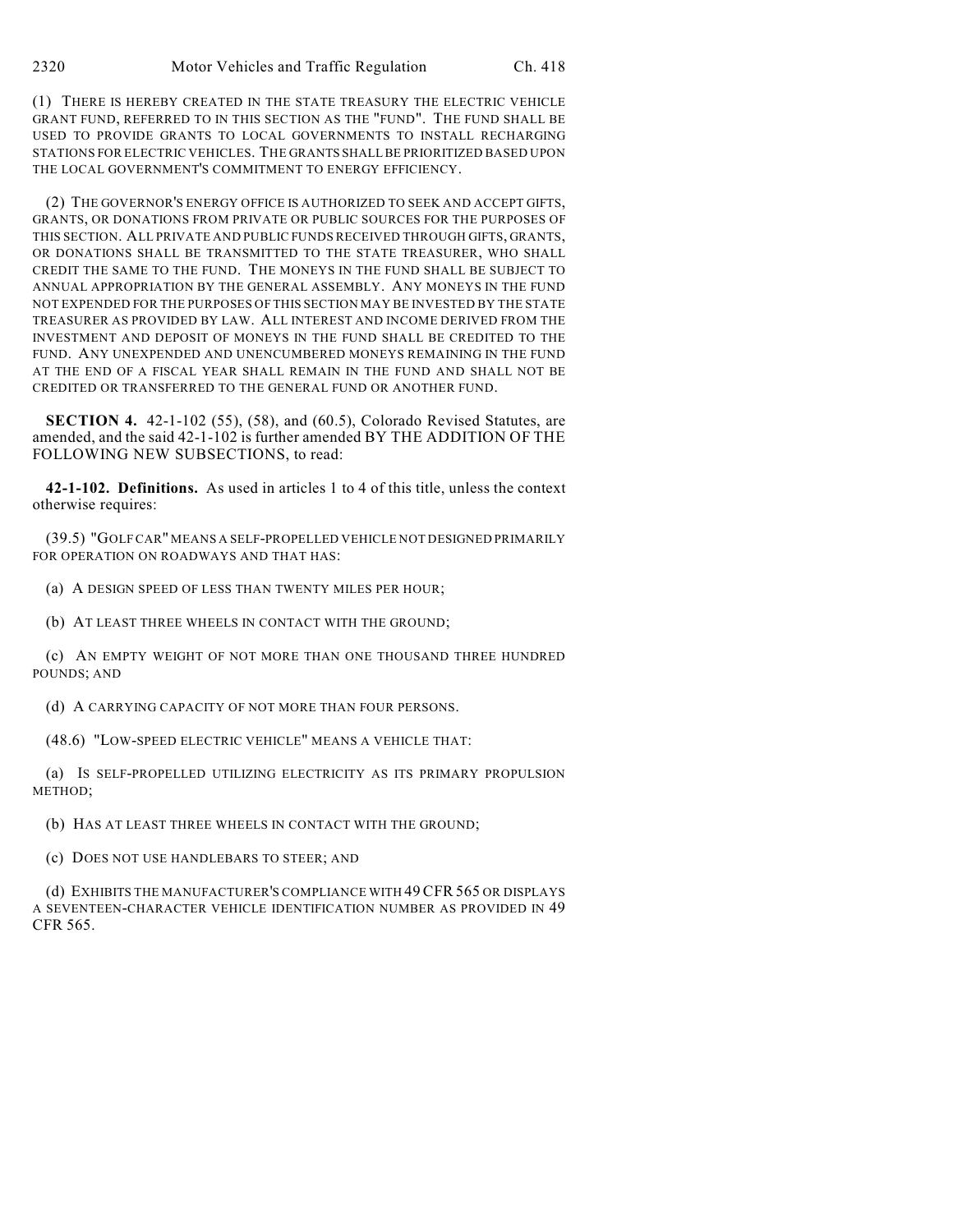(55) "Motorcycle" means every A motor vehicle THAT USES HANDLEBARS TO STEER AND THAT IS designed to travel on not more than three wheels in contact with the ground, except any such vehicle as may be included within the term "farm tractor" and except a motorized bicycle as defined in paragraph (b) of subsection (59) of this section.

(58) "Motor vehicle" means any self-propelled vehicle which THAT is designed primarily for travel on the public highways and which THAT is generally and commonly used to transport persons and property over the public highways but OR A LOW-SPEED ELECTRIC VEHICLE. The term does not include motorized bicycles as defined in paragraph (b) of subsection (59) of this section, wheelchairs as defined by subsection (113) of this section, or vehicles moved solely by human power. "Motor vehicle" includes a neighborhood electric vehicle operated pursuant to section  $42-4-111$  (1) (aa). For the purposes of the offenses described in sections 42-2-128, 42-4-1301, and 42-4-1401 for farm tractors and off-highway vehicles, as defined in section 33-14.5-101 (3), C.R.S., operated on streets and highways, "motor vehicle" includes a farm tractor or an off-highway vehicle which THAT is not otherwise classified as a motor vehicle.

(60.5) "Neighborhood electric vehicle" means a self-propelled, electrically powered motor vehicle that:

(a) Meets the equipment standards set forth in part 2 of article 4 of this title; and

(b) Has a speed attainable in one mile that does not exceed twenty-five miles per hour<sup>.</sup>

**SECTION 5.** 42-4-109.5, Colorado Revised Statutes, is amended to read:

**42-4-109.5. Low-speed electric vehicles.** (1) Except as provided in section 42-4-111 (1) (aa), no person shall operate a neighborhood electric vehicle on a highway A LOW-SPEED ELECTRIC VEHICLE MAY BE OPERATED ONLY ON A ROADWAY THAT HAS A SPEED LIMIT EQUAL TO OR LESS THAN THIRTY-FIVE MILES PER HOUR; EXCEPT THAT IT MAY BE OPERATED TO DIRECTLY CROSS A ROADWAY THAT HAS A SPEED LIMIT GREATER THAN THIRTY-FIVE MILES PER HOUR AT AN AT-GRADE CROSSING TO CONTINUE TRAVELING ALONG A ROADWAY WITH A SPEED LIMIT EQUAL TO OR LESS THAN THIRTY-FIVE MILES PER HOUR.

(2) No person shall operate a neighborhood electric LOW-SPEED ELECTRIC vehicle on a limited-access highway.

(3) Any person who violates any provision of subsection (1) or (2) of this section commits a class B traffic infraction.

(4) The department of revenue shall not register or issue title for a neighborhood electric vehicle until after such time as the federal department of transportation through the national highway transportation safety administration has adopted a federal motor vehicle safety standard for such vehicles.

(5) THE COLORADO DEPARTMENT OF TRANSPORTATION MAY REGULATE THE OPERATION OF A LOW-SPEED ELECTRIC VEHICLE ON A STATE HIGHWAY LOCATED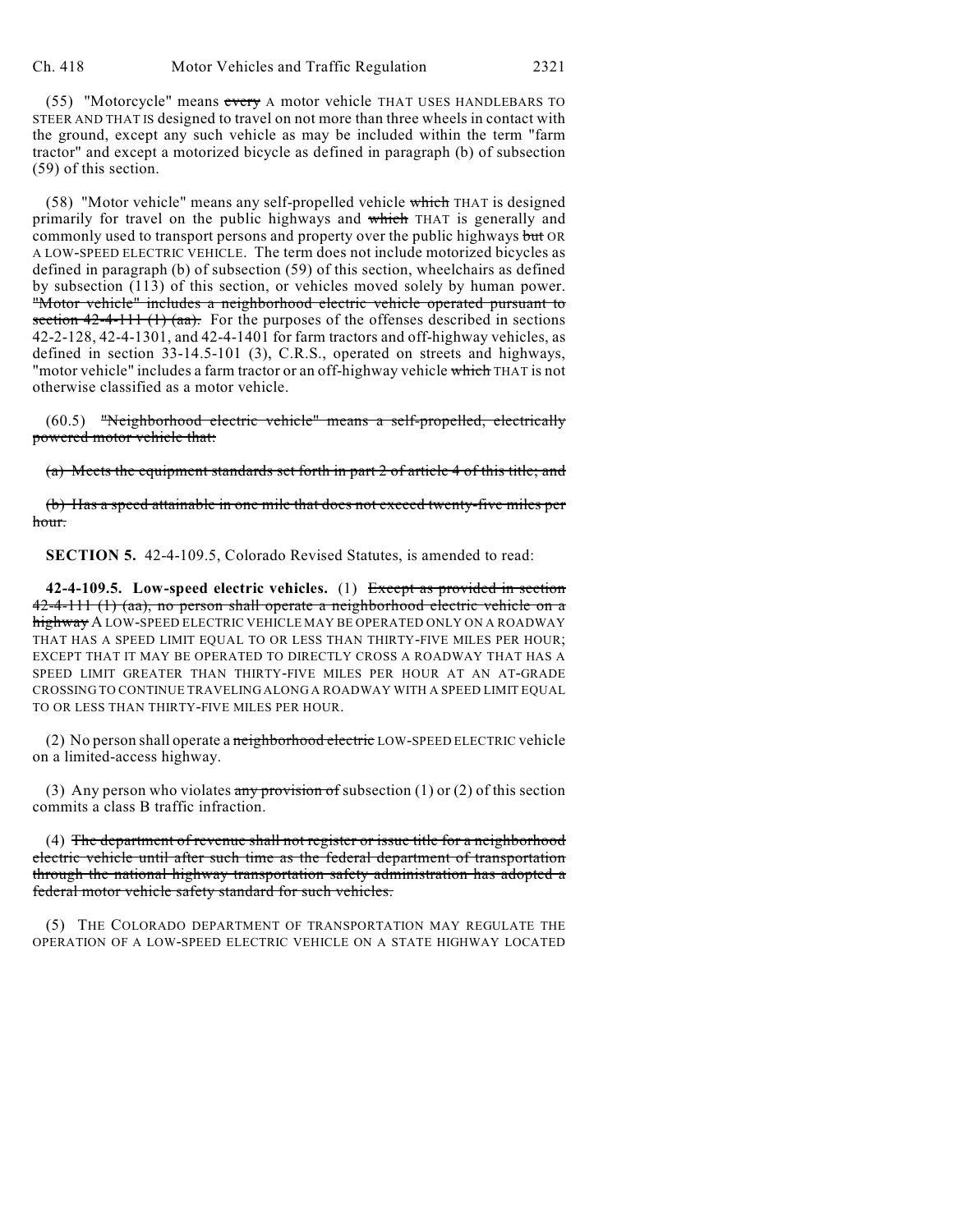OUTSIDE OF A MUNICIPALITY. THE REGULATION SHALL TAKE EFFECT WHEN THE COLORADO DEPARTMENT OF TRANSPORTATION PLACES AN APPROPRIATE SIGN THAT PROVIDES ADEQUATE NOTICE OF THE REGULATION.

**SECTION 6.** Part 1 of article 4 of title 42, Colorado Revised Statutes, is amended BY THE ADDITION OF A NEW SECTION to read:

**42-4-109.6. Class B low-speed electric vehicles - effective date - rules.** (1) A CLASS B LOW-SPEED ELECTRIC VEHICLE MAY BE OPERATED ONLY ON A ROADWAY THAT HAS A SPEED LIMIT EQUAL TO OR LESS THAN FORTY-FIVE MILES PER HOUR; EXCEPT THAT IT MAY BE OPERATED TO DIRECTLY CROSS A ROADWAY THAT HAS A SPEED LIMIT GREATER THAN THIRTY-FIVE MILES PER HOUR AT AN AT-GRADE CROSSING TO CONTINUE TRAVELING ALONG A ROADWAY WITH A SPEED LIMIT EQUAL TO OR LESS THAN THIRTY-FIVE MILES PER HOUR.

(2) NO PERSON SHALL OPERATE A CLASS B LOW-SPEED ELECTRIC VEHICLE ON A LIMITED-ACCESS HIGHWAY.

(3) ANY PERSON WHO VIOLATES SUBSECTION (1) OR (2) OF THIS SECTION COMMITS A CLASS B TRAFFIC INFRACTION.

(4) FOR THE PURPOSES OF THIS SECTION, "CLASS B LOW-SPEED ELECTRIC VEHICLE" MEANS A LOW-SPEED ELECTRIC VEHICLE THAT IS CAPABLE OF TRAVELING AT GREATER THAN TWENTY-FIVE MILES PER HOUR BUT LESS THAN FORTY-FIVE MILES PER HOUR.

(5) (a) THE DEPARTMENT OF REVENUE SHALL NOT REGISTER OR ISSUE A TITLE FOR A CLASS B LOW-SPEED ELECTRIC VEHICLE UNTIL AFTER THE UNITED STATES DEPARTMENT OF TRANSPORTATION, THROUGH THE NATIONAL HIGHWAY TRAFFIC SAFETY ADMINISTRATION, HAS ADOPTED A FEDERAL MOTOR VEHICLE SAFETY STANDARD FOR LOW-SPEED ELECTRIC VEHICLES THAT AUTHORIZES OPERATION AT GREATER THAN TWENTY-FIVE MILES PER HOUR BUT LESS THAN FORTY-FIVE MILES PER HOUR.

(b) AFTER THE UNITED STATES DEPARTMENT OF TRANSPORTATION, THROUGH THE NATIONAL HIGHWAY TRAFFIC SAFETY ADMINISTRATION, HAS ADOPTED A FEDERAL MOTOR VEHICLE SAFETY STANDARD FOR LOW-SPEED ELECTRIC VEHICLES THAT AUTHORIZES OPERATION AT GREATER THAN TWENTY-FIVE MILES PER HOUR BUT LESS THAN FORTY-FIVE MILES PER HOUR, THE DEPARTMENT OF REVENUE SHALL PROMULGATE RULES AUTHORIZING THE OPERATION OF CLASS B LOW-SPEED ELECTRIC VEHICLES IN COMPLIANCE WITH THIS SECTION AND SHALL NOTIFY THE REVISER OF STATUTES IN WRITING. UPON THE PROMULGATION OF RULES AUTHORIZING THE OPERATION OF SUCH VEHICLES, SUBSECTIONS (1) TO (3) OF THIS SECTION SHALL TAKE EFFECT.

(6) THE COLORADO DEPARTMENT OF TRANSPORTATION MAY REGULATE THE OPERATION OF A CLASS B LOW-SPEED ELECTRIC VEHICLE ON A STATE HIGHWAY LOCATED OUTSIDE OF A MUNICIPALITY. THE REGULATION SHALL TAKE EFFECT WHEN THE COLORADO DEPARTMENT OF TRANSPORTATION PLACES AN APPROPRIATE SIGN THAT PROVIDES ADEQUATE NOTICE OF THE REGULATION.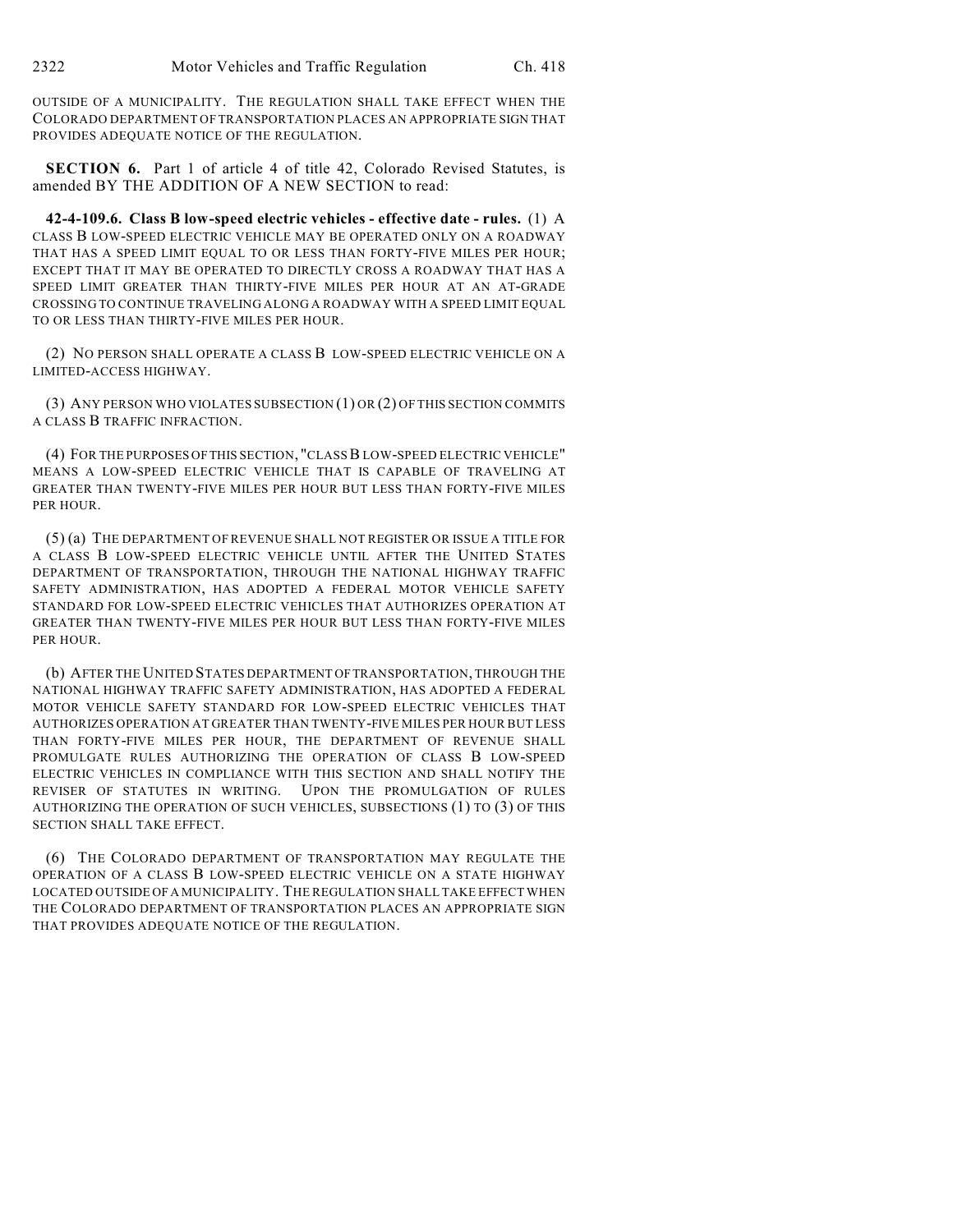**SECTION 7.** The introductory portion to 42-4-111 (1) and 42-4-111 (1) (aa), Colorado Revised Statutes, are amended, and the said 42-4-111 (1) is further amended BY THE ADDITION OF A NEW PARAGRAPH, to read:

**42-4-111. Powers of local authorities.** (1) The provisions of This article shall not be deemed to prevent local authorities, with respect to streets and highways under their jurisdiction and within the reasonable exercise of the police power, except those streets and highways which THAT are parts of the state highway system which THAT are subject to the provisions of section 43-2-135, C.R.S., from:

(aa) Authorizing and Regulating the operation of neighborhood electric LOW-SPEED ELECTRIC vehicles, INCLUDING, WITHOUT LIMITATION, ESTABLISHING A SAFETY INSPECTION PROGRAM, on streets and highways under their jurisdiction by resolution or ordinance of the governing body, if such regulation is consistent with the provisions of this title; except that

(I) Local authorities are prohibited from establishing any requirements for the registration and licensing of neighborhood electric vehicles; and

local authorities are prohibited from authorizing the operation of neighborhood electric vehicles on limited-access highways.

(bb) AUTHORIZING AND REGULATING THE OPERATION OF GOLF CARS ON ROADWAYS BY RESOLUTION OR ORDINANCE OF THE GOVERNING BODY, IF THE AUTHORIZATION OR REGULATION IS CONSISTENT WITH THIS TITLE AND DOES NOT AUTHORIZE:

(I) AN UNLICENSED DRIVER OF A GOLF CAR TO CARRY A PASSENGER WHO IS UNDER TWENTY-ONE YEARS OF AGE;

(II) OPERATION OF A GOLF CAR BY A PERSON UNDER FOURTEEN YEARS OF AGE; OR

(III) OPERATION OF A GOLF CAR ON A STATE HIGHWAY.

**SECTION 8.** 42-4-206 (3), Colorado Revised Statutes, is amended to read:

**42-4-206. Tail lamps and reflectors.** (3) Either a tail lamp or a separate lamp shall be so constructed and placed as to illuminate with a white light the rear registration plate and render it clearly legible from a distance of fifty feet to the rear. Any tail lamp, or tail lamps, together with any separate lamp for illuminating the rear registration plate, shall be so wired as to be lighted whenever the head lamps or auxiliary driving lamps are lighted. This subsection (3) shall not apply to neighborhood electric vehicles.

**SECTION 9.** 42-4-210, Colorado Revised Statutes, is amended BY THE ADDITION OF A NEW SUBSECTION to read:

**42-4-210. Lamps on parked vehicles.** (5) THIS SECTION SHALL NOT APPLY TO LOW-SPEED ELECTRIC VEHICLES.

**SECTION 10.** 42-4-216 (1.5), Colorado Revised Statutes, is amended to read: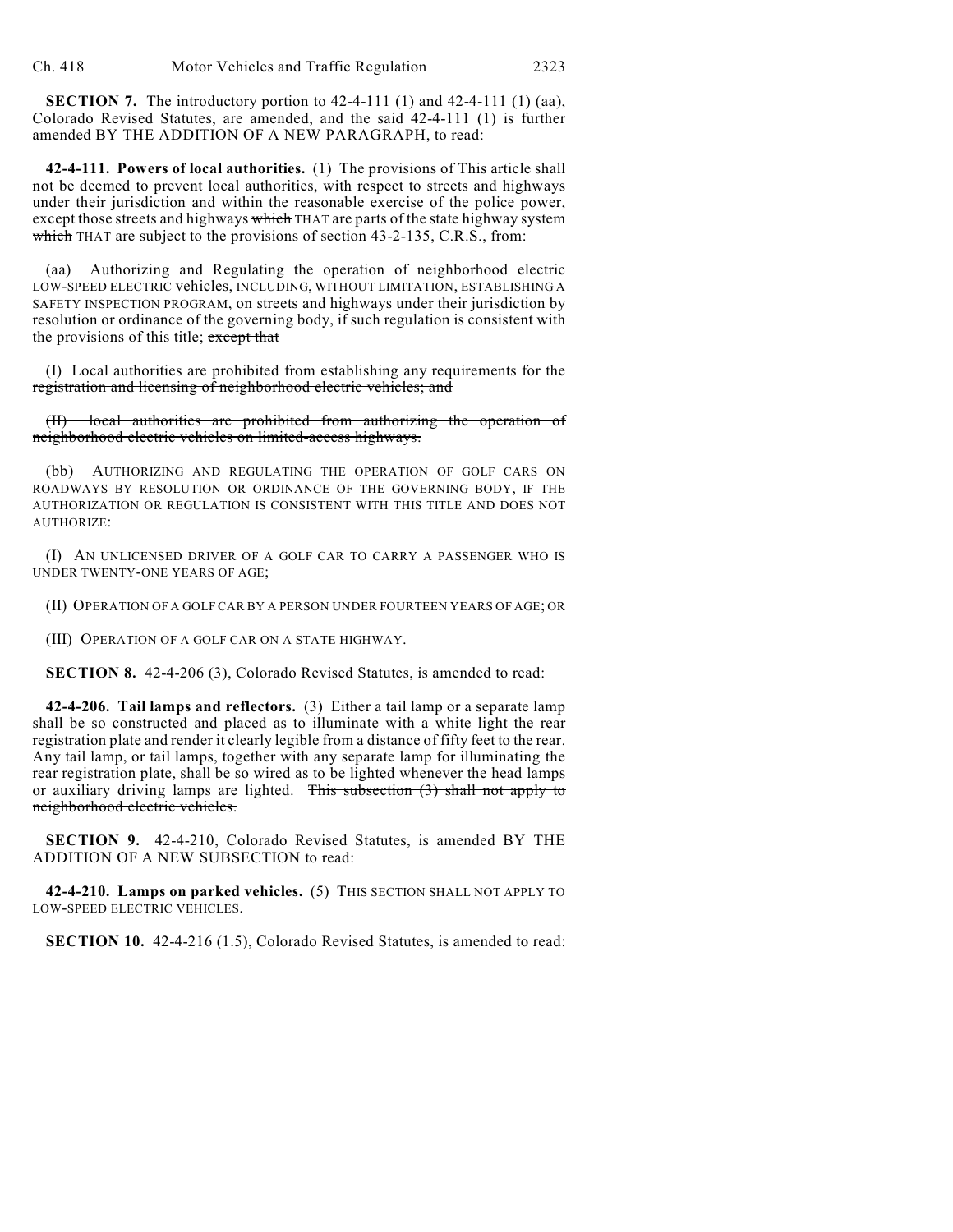**42-4-216. Multiple-beam road lights.** (1.5) Head lamps arranged to provide a single distribution of light not supplemented by auxiliary driving lamps shall be permitted for neighborhood electric LOW-SPEED ELECTRIC vehicles in lieu of multiple-beam, road-lighting equipment specified in this section if the single distribution of light complies with the requirements of subsection  $(1)$   $(b)$ PARAGRAPH (b) OF SUBSECTION (1) of this section.

**SECTION 11.** 42-4-217 (1), Colorado Revised Statutes, is amended BY THE ADDITION OF A NEW PARAGRAPH to read:

**42-4-217. Use of multiple-beam lights.** (1) Whenever a motor vehicle is being operated on a roadway or shoulder adjacent thereto during the times specified in section 42-4-204, the driver shall use a distribution of light, or composite beam, directed high enough and of sufficient intensity to reveal persons and vehicles at a safe distance in advance of the vehicle, subject to the following requirements and limitations:

(c) A LOW-SPEED ELECTRIC VEHICLE MAY USE THE DISTRIBUTION OF LIGHT AUTHORIZED IN SECTION 42-4-216 (1.5).

**SECTION 12.** 42-4-226 (2), Colorado Revised Statutes, is amended to read:

**42-4-226. Mirrors - exterior placements.** (2) Whenever any motor vehicle is not equipped with a rear window and rear side windows or has a rear window and rear side windows composed of, covered by, or treated with any material or component which THAT, when viewed from the position of the driver, obstructs the rear view of the driver or makes such window or windows nontransparent, or whenever any motor vehicle is towing another vehicle or trailer or carrying any load or cargo or object which THAT obstructs the rear view of the driver, such vehicle shall be equipped with an exterior mirror on each side so located with respect to the position of the driver as to comply with the visual requirement of subsection (1) of this section. This subsection  $(2)$  shall not apply to neighborhood electric vehicles.

**SECTION 13.** 42-4-227 (4), Colorado Revised Statutes, is amended to read:

**42-4-227. Windows unobstructed - certain materials prohibited - windshield wiper requirements.** (4) This section shall apply to all motor vehicles; EXCEPT THAT SUBSECTION (2) OF THIS SECTION SHALL NOT APPLY TO LOW-SPEED ELECTRIC VEHICLES.

**SECTION 14.** 42-4-234 (1), Colorado Revised Statutes, is amended to read:

**42-4-234. Slow-moving vehicles - display of emblem.** (1) (a) All machinery, equipment, and vehicles, except bicycles and other human-powered vehicles, designed to operate or normally operated at a speed of less than twenty-five miles per hour on a public highway shall display a triangular slow-moving vehicle emblem on the rear.

(b) THE DEPARTMENT SHALL SET STANDARDS FOR A TRIANGULAR SLOW-MOVING EMBLEM FOR USE ON LOW-SPEED ELECTRIC VEHICLES.